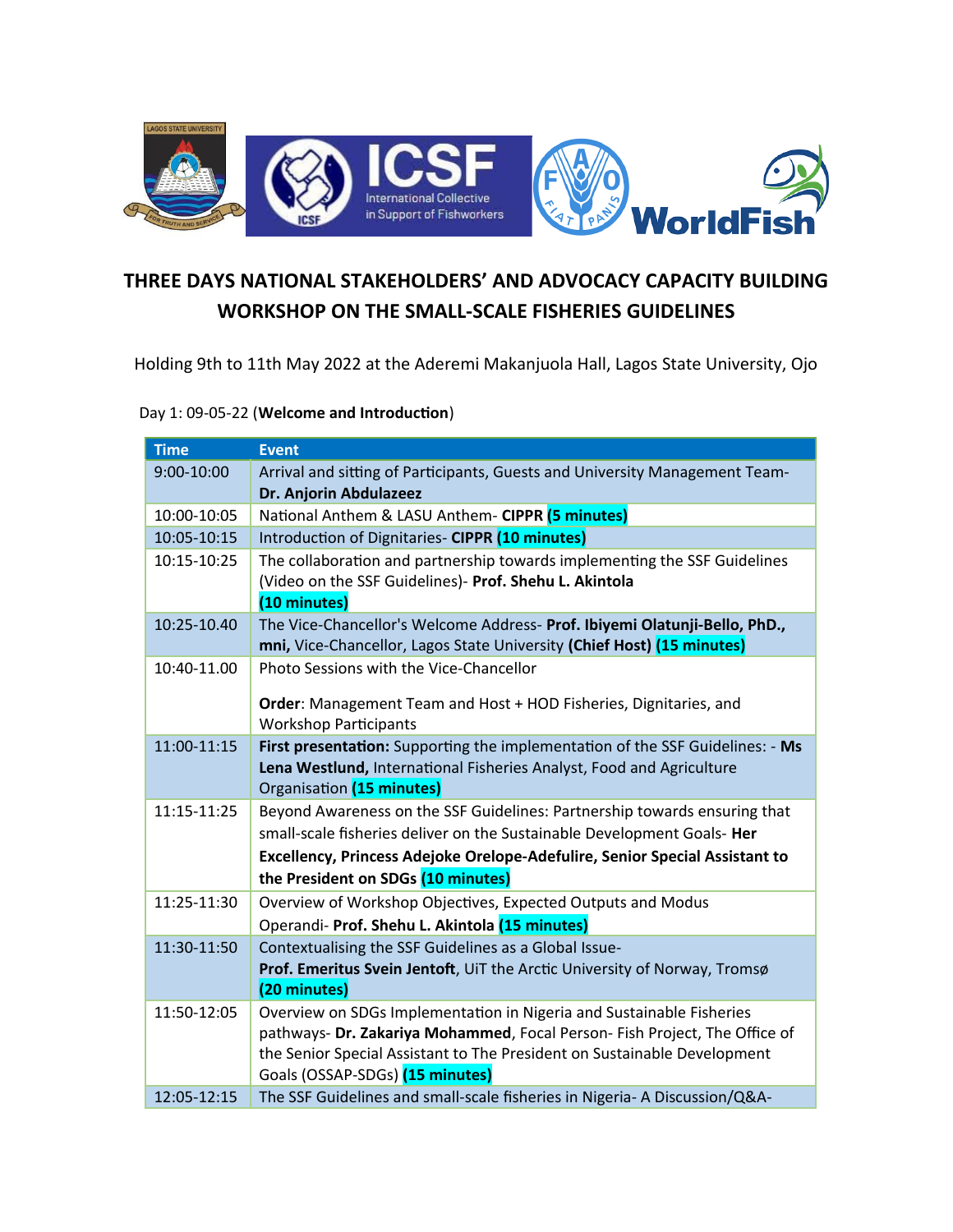|             | Prof. Shehu L. Akintola (10 minutes)                                                                                                                                                                                   |
|-------------|------------------------------------------------------------------------------------------------------------------------------------------------------------------------------------------------------------------------|
| 12:15-12:25 | Tea Break (10 minutes)                                                                                                                                                                                                 |
| 12:25-12:35 | Presentation of the Background Paper- Prof. Shehu L. Akintola (10 minutes)                                                                                                                                             |
| 12:35-12:50 | Small-scale fisheries are an important part of the food system in Nigeria-<br>Dr. Kendra Byrd, Senior Research Fellow - Nutrition and Food Systems<br>University of Greenwich Natural Resources Institute (15 minutes) |
| 12:50-13:00 | Strengthening institutional capacity for fisheries development outcome-<br>Dr. Ahmed Khan, Chief Fisheries Officer (Coordinator, Blue Economy Flagship)<br>African Development Bank Group (10 minutes)                 |
| 13:00-13:10 | Q&A / Discussion- Prof. Shehu L. Akintola (10 minutes)                                                                                                                                                                 |
| 13:10-14:10 | Lunch (1 hour)                                                                                                                                                                                                         |
| 14:10-14:25 | Protection of the Human Rights of fishers in Nigeria- Mr. Lucas Kojejo,<br>Coordinator, National Human Right Commission Lagos Office (15 minutes)                                                                      |
| 14:25-14:40 | Human Rights versus Neo-liberalism: Law as tool for balancing Land Tenure<br>Right interests in small - scale fisheries- Professor Olatoye Kareem, Faculty of<br>Law, Lagos State University (15 minutes)              |

## Day 2: 10-05-22 (**Working Group Sessions**)

| <b>Time</b> | <b>Event</b>                                                                 |
|-------------|------------------------------------------------------------------------------|
| 10:00-10:15 | Supporting the implementation of the SSF Guidelines: International           |
|             | Collective in Support of Fishworkers (ICSF)- Mr. Sebastian Mathew,           |
|             | Executive Director (ICSF) (15 minutes)                                       |
| 10:15-10:30 | Harnessing inland fisheries potentials- -                                    |
|             | Dr. Sunil Siriwardena, WorldFish Nigeria. (15 minutes)                       |
| 10:30-11:00 | Implementing the SSF Guidelines in Nigeria- - Mr. Salihu Abdullahi Bwala,    |
|             | Assistant Director, Federal Department of Fisheries and Aquaculture,         |
|             | Abuja(30 minutes)                                                            |
| 11:00-11:15 | Questions and Discussions on Plenary Session (Presentations by WorldFish &   |
|             | FDFA)- Mr. Olusola Adeoye (15 minutes)                                       |
| 11:15:11:30 | Introduction to the Working Groups- Dr. Saba Abdulwakil (15 minutes)         |
| 11:30-11:45 | Tea Break (15 minutes)                                                       |
| 11:45-13:00 | Working Groups Meeting (1 hour 15 minutes)                                   |
| 13:00-14:00 | Lunch (1 hour)                                                               |
| 14:00-14:15 | Advocacy: the how for youth/fisher organisations/women group/media-          |
|             | Prof. Lai Oso, School of Mass Communication, LASU (15 minutes)               |
| 14:15-15:15 | Working Groups reporting back- Working Group rapporteurs (1 hour)            |
| 15:15-15:30 | The SSF Implementation in Tanzania: National Task Team (NTT)-                |
|             | Lilian Ibengwe (15 minutes)                                                  |
| 15:30-15:45 | The SSF Implementation in Sri Lanka: Sri Lanka Forum for Small-scale         |
|             | Fisheries (SLFSSF)- Prof. Oscar Amarasinghe, President, Sri Lanka Forum for  |
|             | Small Scale Fisheries (SLFSSF) and Chancellor, Ocean University of Sri Lanka |
|             | (15 minutes)                                                                 |
| 15:45-16:00 | Establishment of National SSF Guidelines Alliance Network (Steering          |
|             | Committee)- Prof. Stella Williams, Vice-President, Mundus Maris ASBL.(15     |